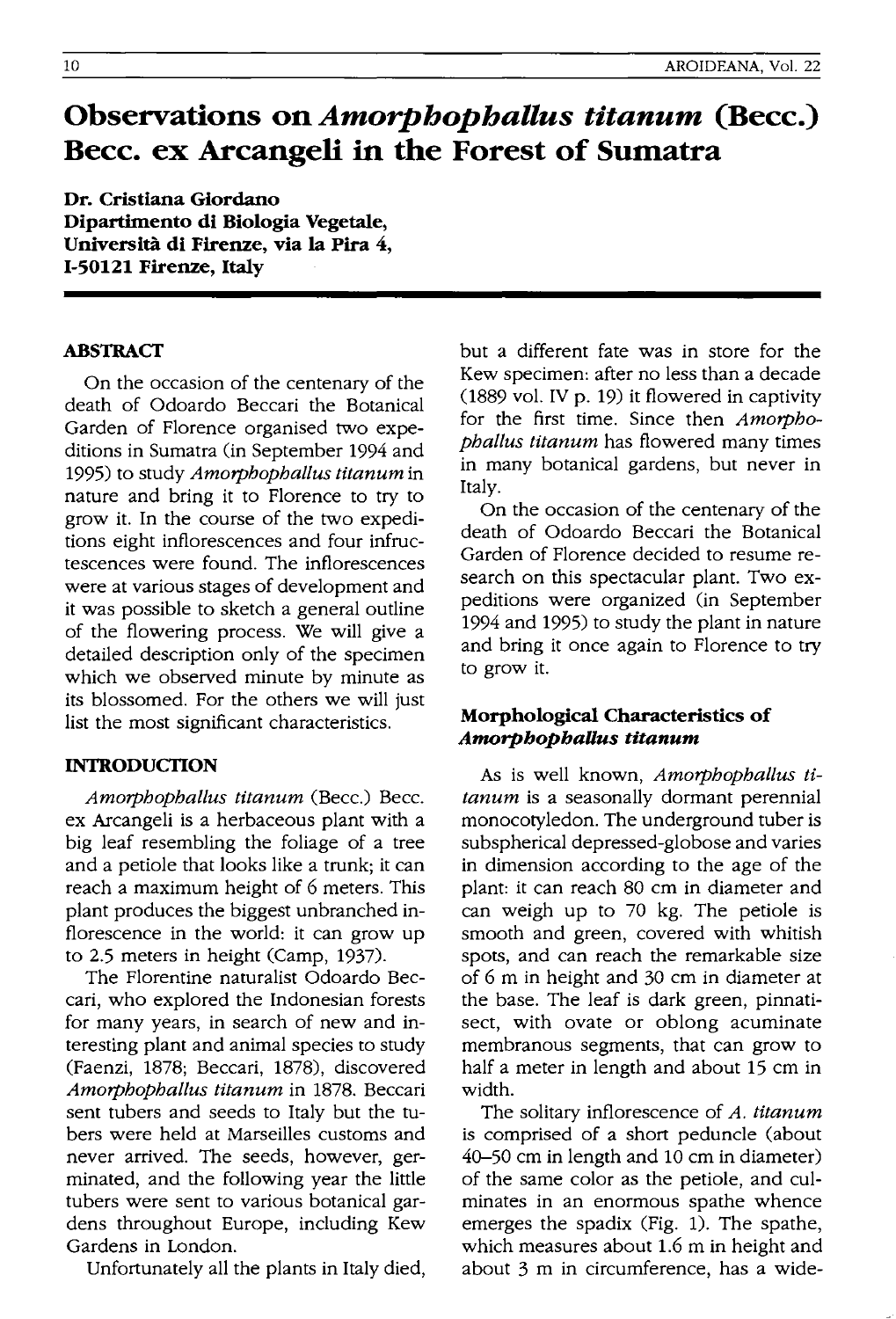#### CRISTIANA GIORDANO, 1999



Fig. 1. Inflorescence of *Amorphophallus titanum* in the forest of Sumatra (175 cm tall).

open upper part and is closely ruffled from the lower third to the edge, which is roughly cut into by short-tipped teeth (Fig. 1). At the base it is very light green, with the characteristic white spots, turning whitish towards the stiff, thick folds of the aperture at the top. Inside the spathe the purplish wine-red color of the upper edge gradually lightens until towards the base it turns yellow with marble-pink venations (Fig. 2).

From this base a sessile spadix extends which can reach 1.5 m in the largest individuals. In the immature flowers it is green, turning yellow or purple towards the top, and in the mature flowers it goes from purple with yellow spots to yelloworange. It feels velvety and if touched becomes shiny. At the base of that structure are the reproductive organs, hidden in the vase formed by the lower part of the spathe; they take up a length of about 25



Fig. 2. Opened inflorescence.

cm. The female flowers occupy the lower two thirds of the space, while the male flowers take up the upper third (Fig. 2).

When flowering is over, the stem of the spadix is the first to wither, followed by the spathe, which twists on itself, probably sealing the chamber so as to keep the pollinated flowers dry.

It has not yet been established how long *Amorphophallus titanum* takes to flower; we know only that the plant which bloomed at Kew in 1889, the only specimen which has been studied from Beccari's seed, took 10 years. Plants grown in botanical gardens have never been known to flower more than once. After this exhausting effort they all die within a short time, even though at Kew Garden in 1890 (Anonymous, 1890), and in Hamburg in 1929 (Winkler, 1931), the tuber produced one last leaf the year after flowering, and then died.

Seed reproduction seems to be the only certain method. Even though after flowering adventitious buds appear on a part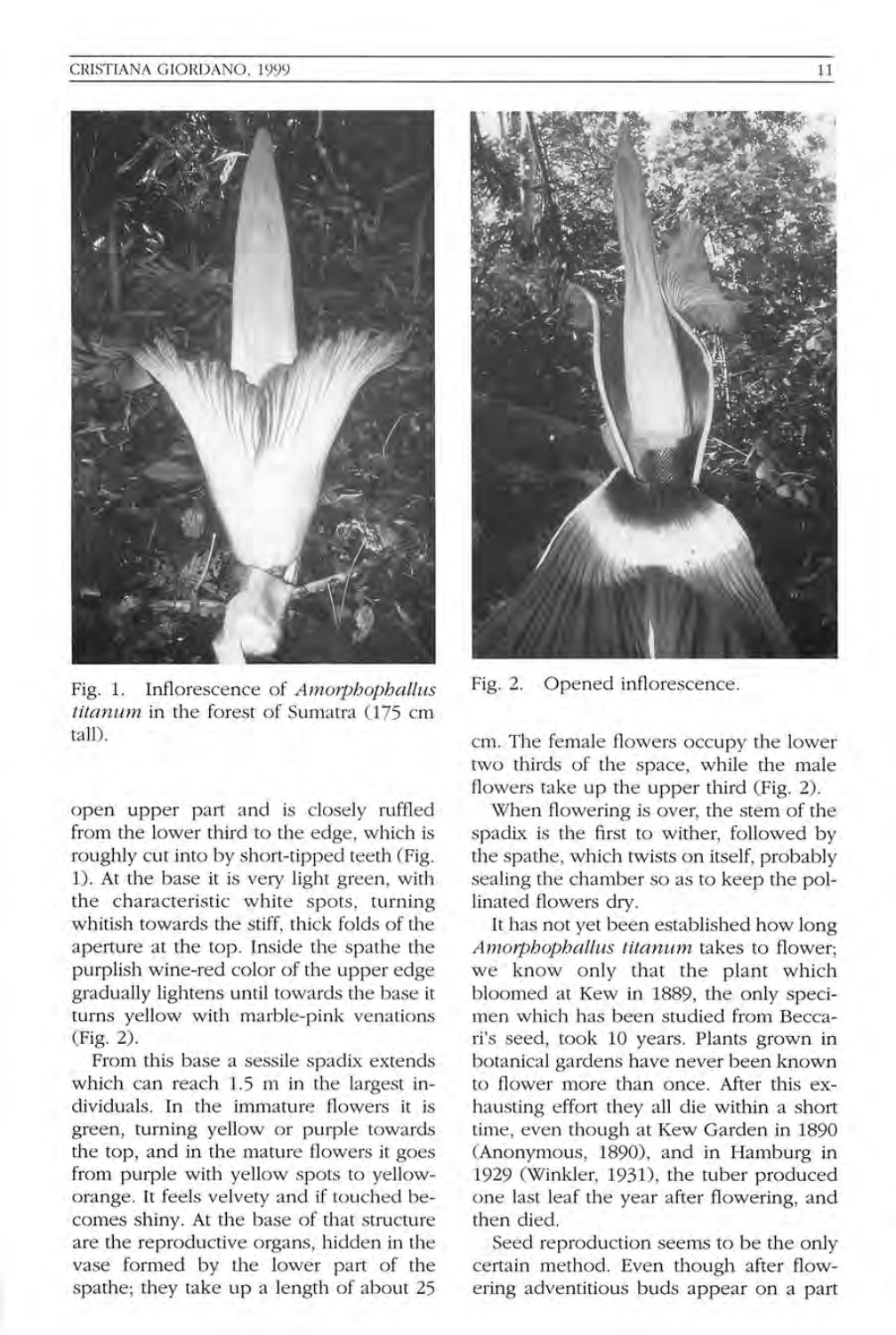of the tuber, a new plant has never been known to grow from these buds, and the many attempts at vegetative propagation made with these buds have all met with failure (Camp, 1937).

# **FIELD OBSERVATIONS**

The vegetative part, unlike the inflorescence, is almost common in certain parts of. the island. We came across it not only in Ajer Mantcior, where Beccari first discovered it (Beccari, 1930), but also in three other areas: in the center of Sumatra in the north~western part of the island, and in the hinterland of Padang province. These areas, though far apart, are all marked by the same abiotic factors: they are alL between 400 and 1,000 meters above sea level, with a warm humid climate, regular rainfall and wide variation in daily temperature.

The vegetative part lives in more or less degraded secondary forests that are at points encroached upon by gum tree, fruit tree, and· coffee plantations. The natives clean up only the part of the forest surrounding the trees they are interested in, the result is called by Laumonier "a mosaic of degraded vegetation and. plantations" (Loumonier, 1983).

The plants live in the most varied light conditions and they emerge· from very shallow forest undergrowth  $(< 1$  m) in the shade of high trunk trees. Although they seem to prefer half-shade, one can find them also in deep shade or in well-lit locales.

The plants occur in dusters of varying size: sometimes three or four are born attached with a few others plants in the immediate vicinity; or various specimens can be scattered within a radius of a few meters; it is quite rare to find completely isolated individuals.

It was very difficult to find plants in flower. We found some only in a circumscribed area of the island, where they are also rare. The flowering stations- are on steep hills between SOG and 1,200· m above sea level. At this altitude, without prejudice to other characteristics common to the whole island, the .daily temperature variation is remarkably wide: the day can be almost 10 degrees Celsius warmer than the night. Under a thin layer of humus the soil is sandy and quite loamy. **In** the area in which we found the inflorescence and the vegetative part there are no active volcanoes; but the soil is made up of an expanse of andesitic and rhyolitic lava, and dacitic and rhyolitic tuff (Dr. Guderson, 1995, pers. comm.).

*Amorphophallus titanum* in flower has been found also in secondary forests, where the spontaneous vegetation is interspersed with trees grown for food and for trade, *Hevea brasiliensis* in particular. In spite of the density of the vegetation, most inflorescences were found in rather open spaces, where there is almost no undergrowth, and where the light is not too direct: often the stations were abandoned plantations or cleared forests near a brook.

## **Stages of Development**

In the course of the two expeditions eight inflorescences and four infructescences were found. The inflorescences were at various stages of development and it was possible to sketch a general outline of the flowering process. We will give a detailed description only of the specimen which we observed minute by minute as its blossomed. For the others we will just list the most significant characteristics.

The youngest specimen—according to our guides it was only a few weeks old, was 116 cm tall (Fig. 3). The spathe, green at the base and white towards the top, was spattered with white spots; it was completely wrapped around the spadix which emerged from it for 30 cm. The appendix was green and odorless with a filamentous interior. Inside the spathe was red at the base turning green towards the top. The purple-brown cataphyll splotched with white was still. erect at the side of the spathe.

The spathe of another bud (174 em tall) was still· closed around the spadix, which was quite- purple, stiff, and folded in pleats. The spadix's surface was velvety and its circumference at the end of the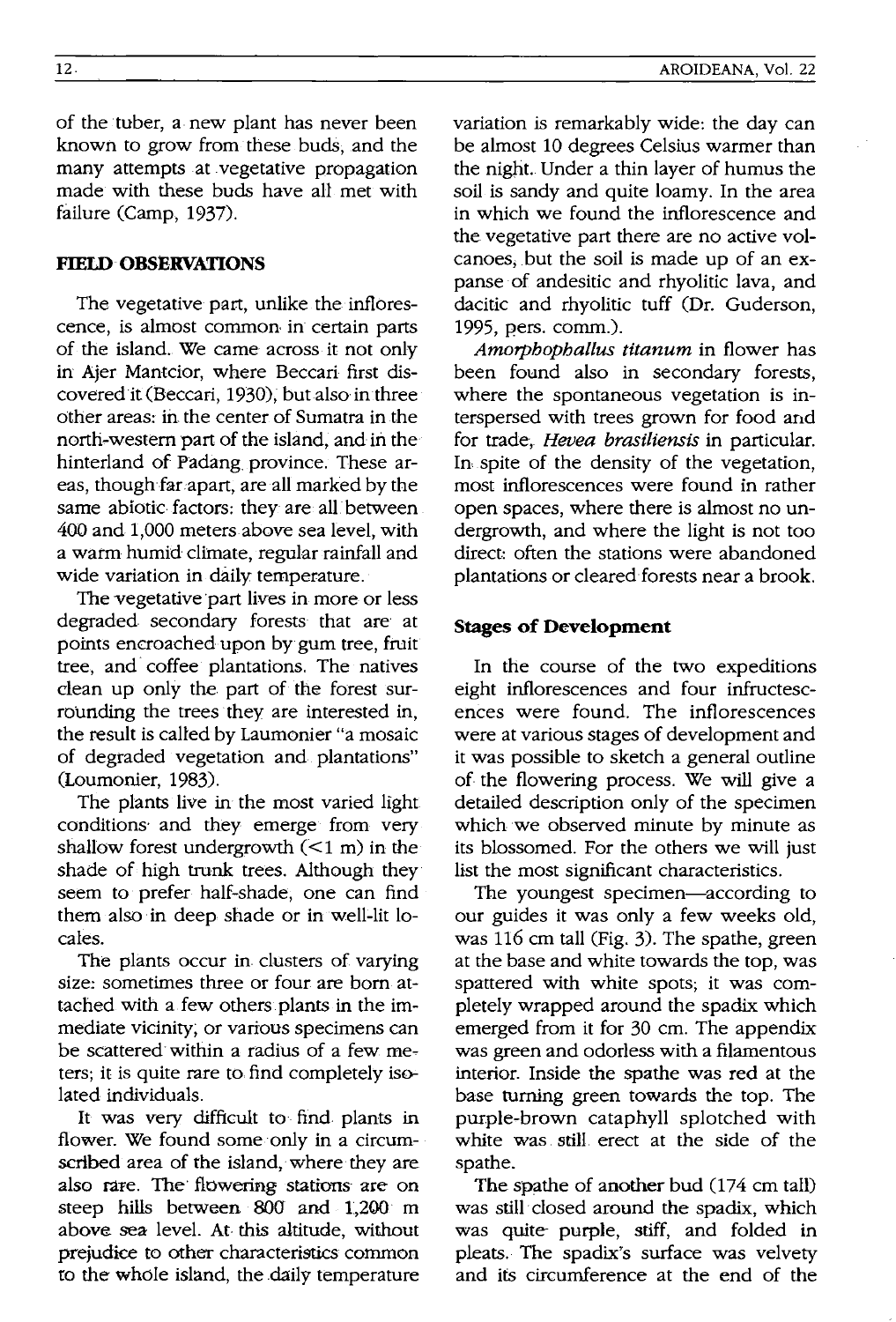#### CRISTIANA GIORDANO, 1999



Fig. 3. Youngest specimen, bud 116 cm tall.

spathe measured 64 cm. Only from very close by could you discern a sharp smell of rotting flesh. The male flowers had not yet emitted pollen and the female flowers had not yet received it. We found some Coleoptera of the family of Curculionidae and Hybosoridae beetles, of the latter there were many *Phaeochroops emarginatus.* 

The specimen we followed through the whole duration of the anthesis was in a relatively pristine secondary forest where gum trees grew sporadically. The inflorescence was on very steep terrain (its slope measured about 50%), faced east, and was quite shady in spite of a tree which had just fallen, creating an open, airy space. A few meters downhill was a brook.

When we reached the site at **11** :30 A.M. the spathe was about 10 cm away from the spadix, its maximum circumference was 130 cm and the whole inflorescence was 175 cm tall, 159 cm without the peduncle (Fig. 4). In the immediate vicinity there



Fig. 4. Inflorescence opening.

was no smell but if you put your nose to the opening of the calyx you could distinctly perceive the stench of rotting flesh.

Every minute the smell became more and more intense and we supposed that soon the flower would open. We stayed to observe it the whole day and we did indeed witness an extraordinary spectacle: the inflorescence opened in the space of a few hours before our amazed and wondering eyes, revealing itself in all its splendor.

We tried to handle it as little as possible so as not to affect the unfolding process. The opening of the spathe was measured in 3 places and we saw that it moved away from spadix at the rate of about 2 cm every fifteen minutes. It continued to do so until about 3:30 P.M., when it slowed down; by 5:30 P.M. it had reached its maximum aperture: 102 cm in diameter (Fig. 1).

Ambient temperature remained steady at 26°c until about 2 P.M. , when it rose to 27°C. The temperature of the inflorescence was taken at regular intervals with a con-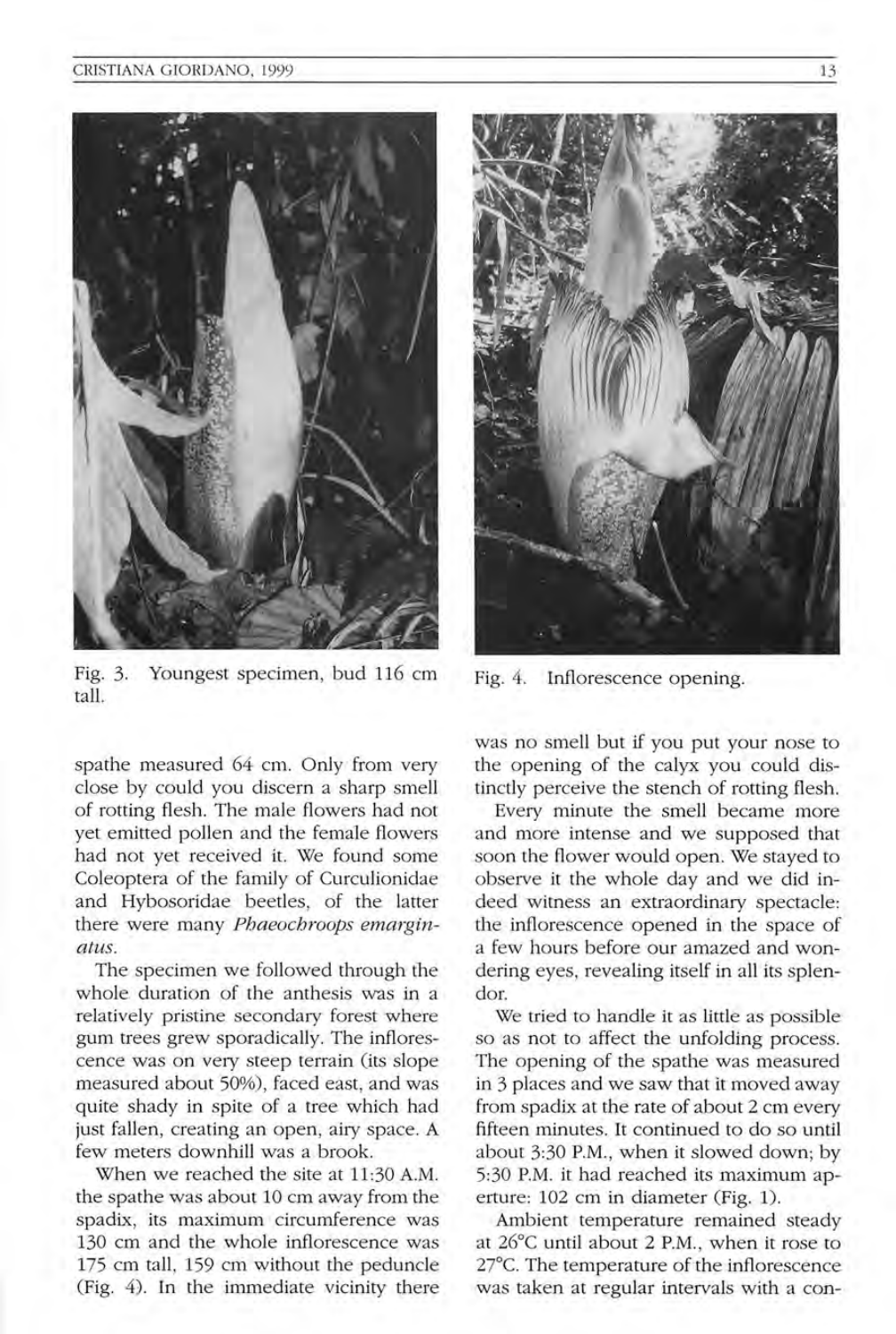

Fig. 5. *Phaeochroops emarginatus* going out of the cut spathe.

tact thermometer (Emplex Digi Mini) in two places: at the base of the calyx, between the spathe and the spadix, and on the surface of the latter.

The base was always one degree cooler than the surrounding environment, while the temperature of the spadix measured 26°c (ambient temperature) until about 2 P.M. when it rose to 28°C—one degree above ambient temperature. Before the inflorescence opened the surface temperature of the male flowers was found to be almost two degrees above ambient temperature.

The odor became more intense during the course of the day, and around 5 o'clock it seemed to change: it now stank of excrement rather than rotting flesh, the same process was noticed in *Arum maculatum* by Bermadinger-Stabentheiner & Stabentheiner (Bermadinger-Stabentheiner & Stabentheiner, 1995). The stench was so sharp and suffocating that it was impossible to approach the plant; it came in



Fig. 6. *Trigona geissleri* resting on the stigma.

waves and only in certain directions, always emanating from the overlap of the spathe and almost always downhill from the flower, perceptible even several meters away. The overlap always faced downhill, southward (this was the case in the above-mentioned specimen as well), and here the stench was almost constant, whereas uphill it was nearly undetectable.

From the beginning we noticed that the same whitish powder we found in the inflorescences was present around the inside circle of the spathe in the lower part.

The appendix was green, shading into yellow toward the bottom. It folded in on itself in thick, stiff invaginations. Its maximum circumference was 62 cm.

As for insects, in the morning we noticed very few flies, but around 1 P.M.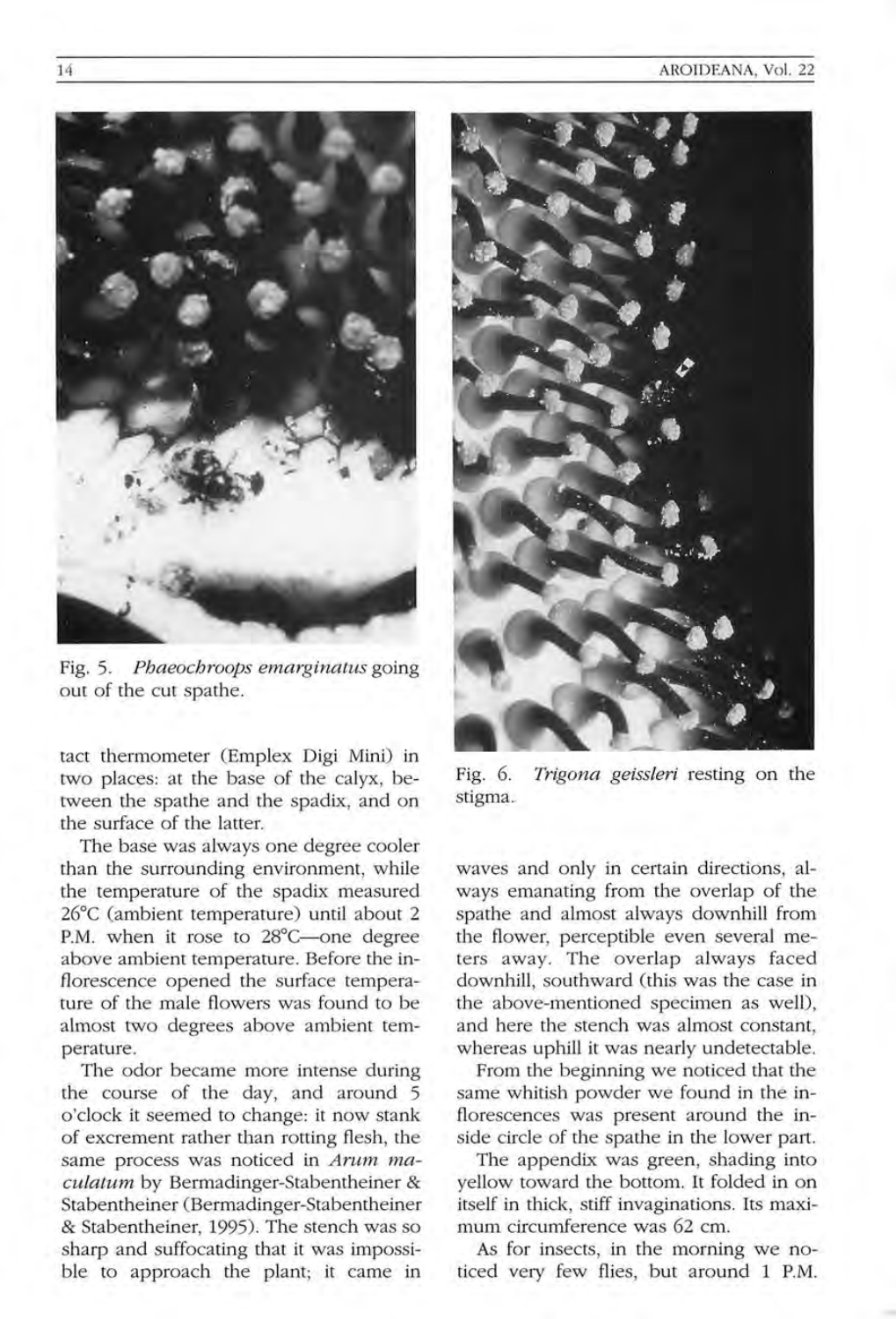#### cristiana Giordano, 1999 15



Fig. 7. Inflorescence just after the bloom- ing. ing.

swarms of flies, fruit flies, and bluebottle flies began to arrive. Many flies and *Trigona* bees hovered around the spadix and flew into the inflorescence alighting on the male and female flowers.

During the night there was a violent thunderstorm, and the morning after it was still raining. When we returned to the site at 9 A.M., it had not stopped raining and we found that the inflorescence had closed in four points, forming four loops or eyelets. According to the natives, who had came to check on the inflorescence during the night, the spathe had started closing only after the beginning of the storm, around 4 in the morning.

The overpowering stench of the day before was gone and there was only a bearable scent very close to the appendix, which had became completely yellow except for the tip. The circumference had not changed and neither had the stiffness.



Fig. 8. Inflorescence just after the bloom-

Eggs had been deposited along the fold that hosted the spider.

There were only a very few insects hovering around the spadix, nothing compared to the swarms of the day before. By lightly touching the male flowers we found that the pollen had not yet came out of the anthers.

**In** the course of the day the appendix became yellower and the smell disappeared almost completely. The appendix split open very easily under light pressure from a hard object, and the characteristic unpleasant odor wafted out from this fissure. Late in the afternoon the anthers began to release pollen. On the morrow we found that the inflorescence was even more closed, the loops having narrowed. The spadix had become completely yellow and quite wrinkled.

We proceeded to cut the spathe and only then did we discover the animals living at the bottom of the inflorescence: besides a few spiders there was a great num-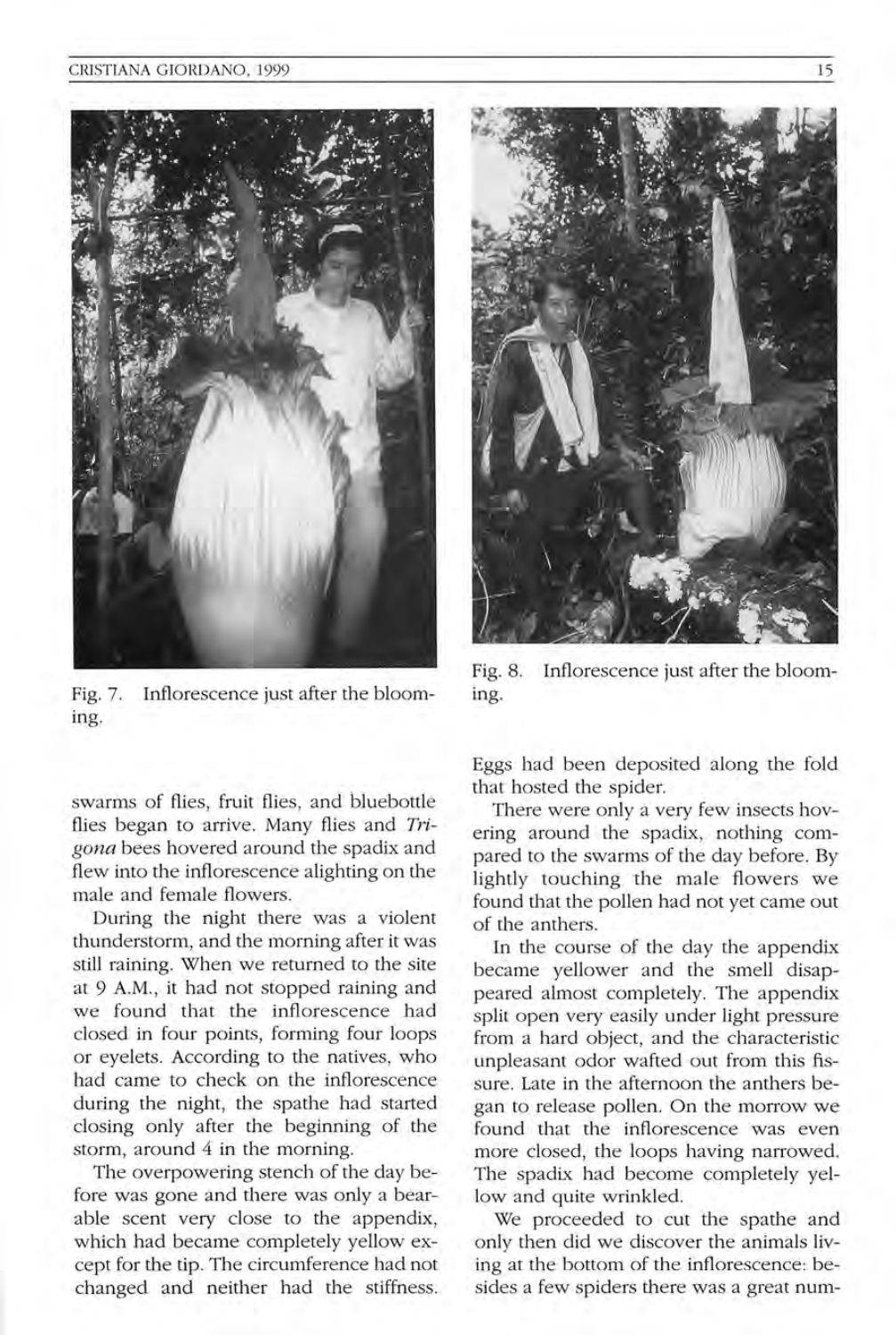

Fig. 9. Inflorescence at a more advanced stage.

ber of Coleoptera of the Histeridae and Hybosoridae families: *Phaeochroops emarginatus* (Fig. 5), (which we found also in *Amorphophallus paeoniifolius*), and an insect of the Blattaria order. Almost all the beetles were on the bottom of the spathe; very few were among the female flowers. Once we removed the spathe a great number of *Trigona geissleri* swarmed around the plant, and some were seen resting on the stigma (Fig. 6).

Another inflorescence was found to have completely shut after flowering: the spathe was closed around the spadix, but rather than wrapping around the appendix (as it would in a bud), it narrowed, like a bottleneck, at the upper fifth, forming a kind of collar under the top part of the petal (Fig. 7). Inside, the female flowers had already been pollinated and the male flowers had already released the pollen. The appendix was yellow and odorless and had secreted very sticky foamy yel-



Fig. 10. Window cut into the spathe showing male and female flowers.

lowish droplets. The inner walls of the spathe (which had closed around the spadix) were wet, and at the bottom there was a yellowish liquid. Inside this inflorescence we found Formicidae and a Coleoptera (Brentidae): *Hormocerus compressilarsus.* 

We found another inflorescence that had just opened, but in this one the spathe was close to the spadix and stuck to it in only a few points (Fig. 8). The spadix was yellow-orange and emitted a strong odor only if you smelled it from very close by. The female flowers had been pollinated and pollen was hanging from the male flowers in thin threads about 1 cm in length.

The appendix of a specimen at a more advanced stage was folded over the spathe, having lost its rigid structure (Fig. 9); it was yellow at the apex, turning red towards the bottom, with irregular yellow spots where the tissue was decaying; this was the only part which gave out a strong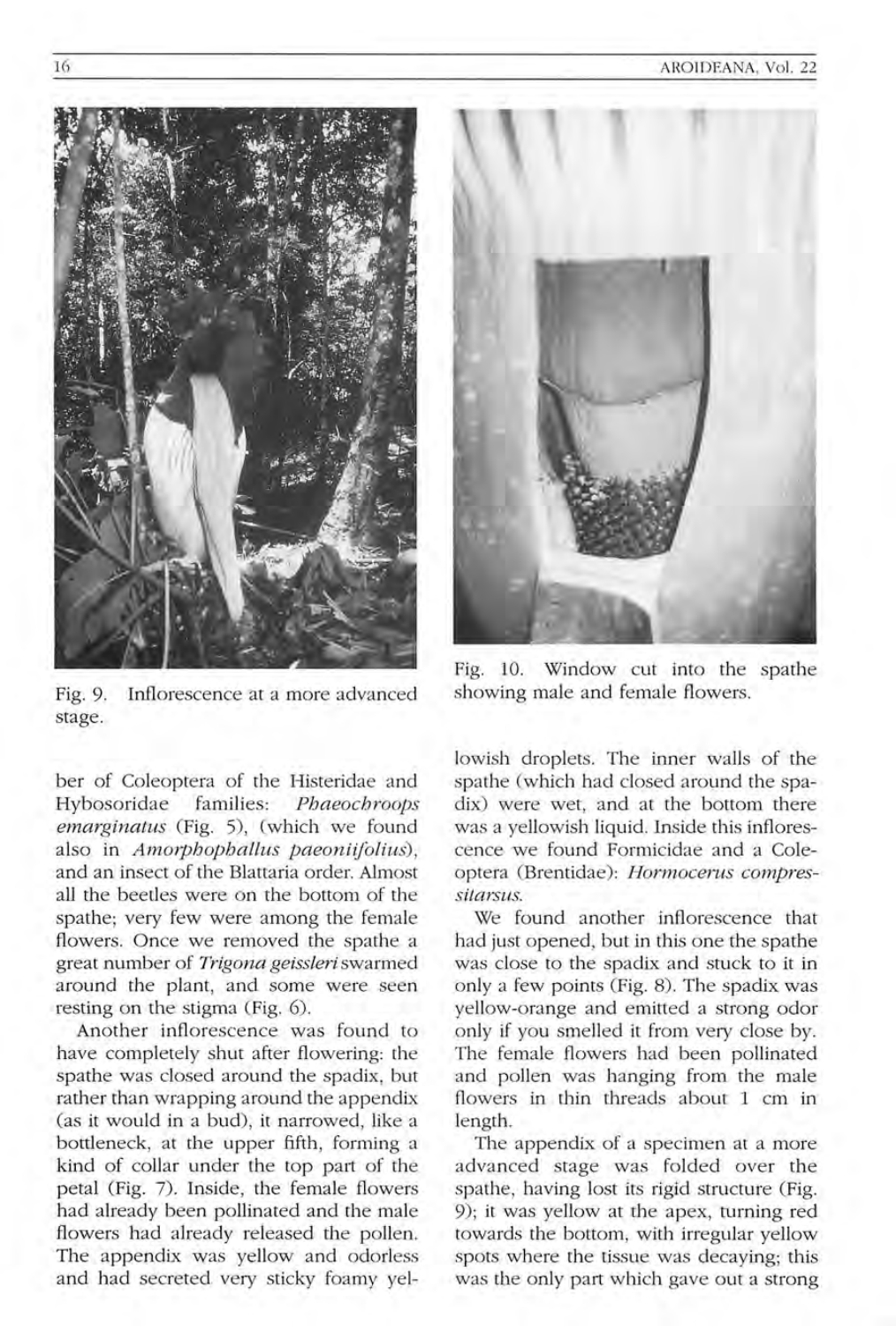#### CRISTIANA GIORDANO, 1999



Fig. 11. Threads of pollen going out of the male flowers.

putrid smell. The female flowers had been pollinated, and the stigmas were covered with pollen. The inflorescence, which had wilted a few days before, did not give out any odor; only inside the appendix was the smell strong. The spathe, loosely closed around the appendix with a bottleneck three quarters of the length up, formed a liver-red crown. Without the appendix the spathe measured 1.57 m and with the erect spadix it measured 2 m.

Through the window cut into the spathe (Fig. 10) we saw that the inside was covered with a whitish powder and there was a yellowish skin of fungi at the base of the appendix. The ovaries were turgid and wine-red in color. The stamens were perfectly preserved and only in one point



Fig. 12. Inflorescence at the most advanced stage.

could you see the threads of pollen on them (Fig. 11).

The tuber was irregularly shaped, with a maximum circumference of 160 cm; it was 40 cm tall and weighed about 40 kg. Inside the inflorescence we found Coleoptera: Staphilinidae (already noticed by Jacobson in Van der Pijl L., 1937) and Scarabeidi, and *Trigona geissleri.* 



Fig. 13. Female flowers.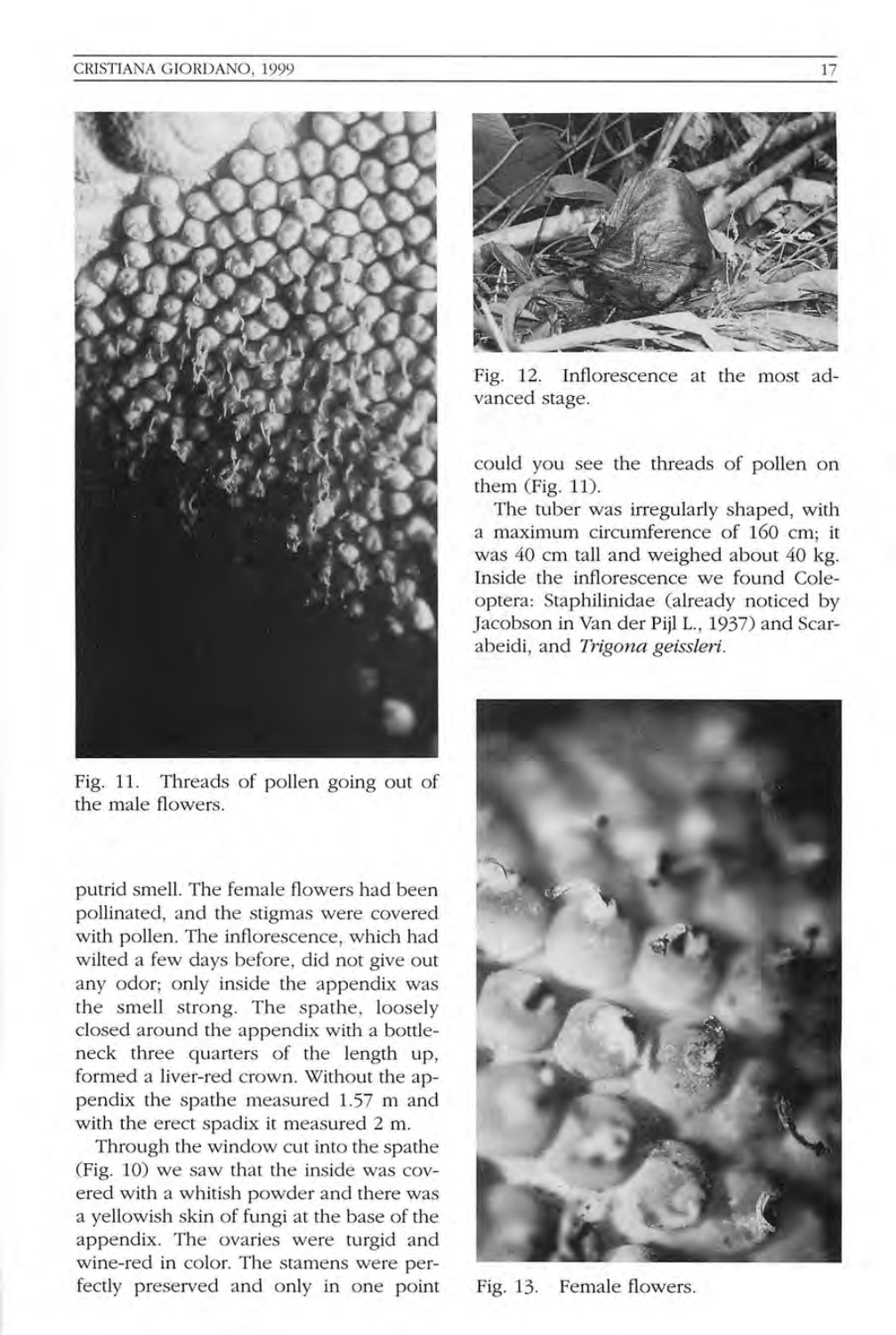Fig. 14. Infructescence.

The inflorescence that had reached the most advanced stage had wilted at least two weeks before (Fig. 12). The spathe and the spadix were completely rotten and they covered the part of the appendix that held the flowers, practically sealing it. The male flowers, which had maintained their original structure, were rotten and brown. In contrast, the ovaries of the female flowers were turgid and white, turning pink toward the top; the styles were wrinkled and dark-purple, almost black, and the white, turning pink toward the top; the styles and the stigmas were wrinkled and dark-purple (Fig. 13). Inside the spathe was completely wet.

The infructescences we found (Fig. 14) measured 140 cm in height: the 80 cm tall stalk was topped by an upper part, measuring 60 cm. The fruits jut out vertically from this upper part; they are quite nu-



Fig. 15. Fruits.

merous and at fructification the top of the plant resembles a cylinder covered with little tomatoes. At the base there are smaller fruits, some not yet developed, while towards the top the fruits were riper. When ripe the fruits are  $3-4$  cm long, red, smooth, and pulpy; in shape they resemble olives (Fig. 15).

The fruits have a rather large pulpy pericarp and contain 2-3 seeds, 4-4.5 cm by 2-3 cm. They are smooth and black on the outside; the external face is convex and the inner side is flat or carinate, with a central ridge.

*Amorphophallus titanum* has now been grown in the Botanical Garden of Florence since 1994. Its flowering is much longed for event as it has never bloomed in the city of its discoverer.